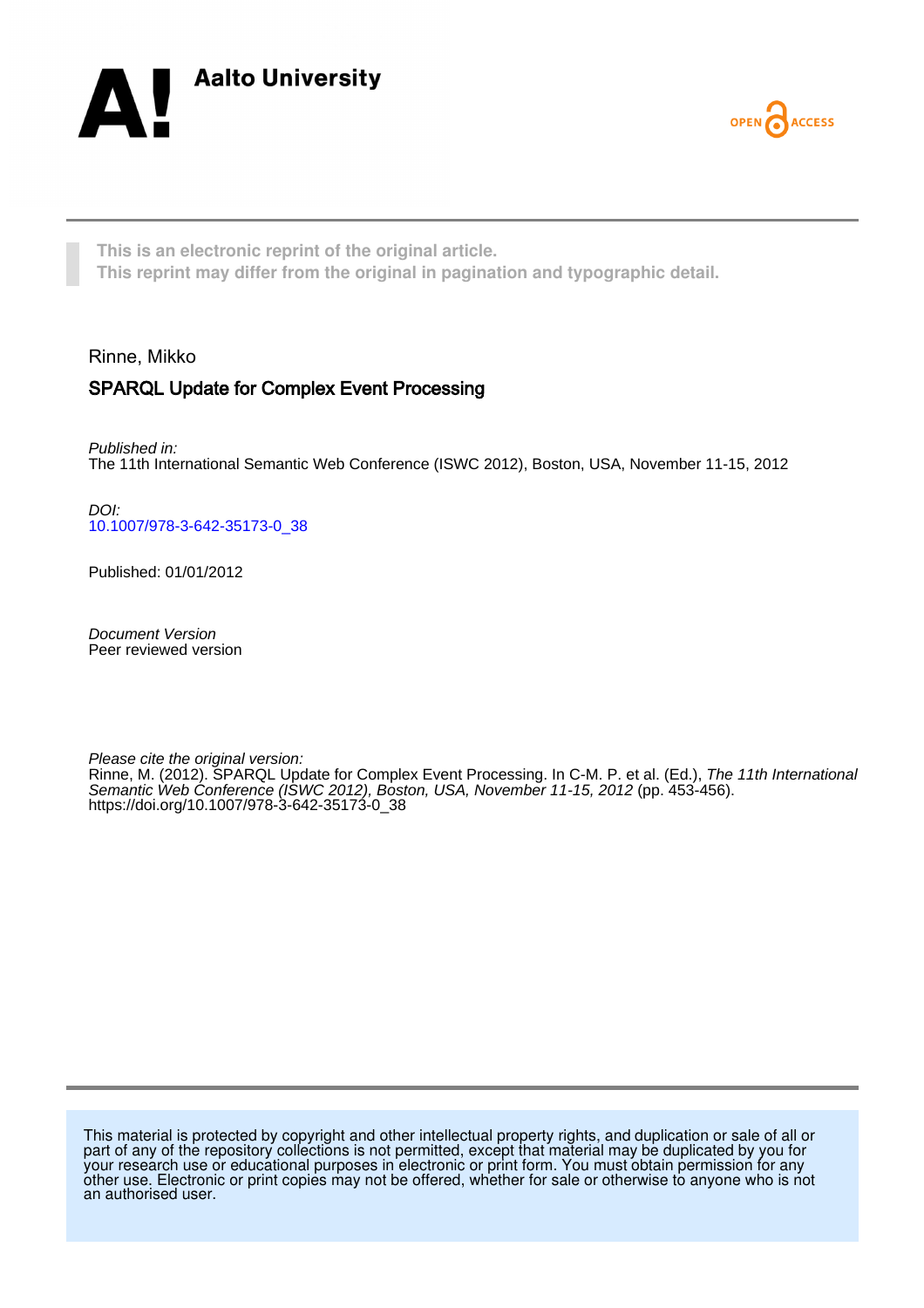# SPARQL Update for Complex Event Processing

Mikko Rinne

Distributed Systems Group, Department of Computer Science and Engineering, Aalto University, School of Science, Finland mikko.rinne@aalto.fi

Abstract. Complex event processing is currently done primarily with proprietary definition languages. Future smart environments will require collaboration of multi-platform sensors operated by multiple parties. The goal of my research is to verify the applicability of standard-compliant SPARQL for complex event processing tasks. If successful, semantic web standards RDF, SPARQL and OWL with their established base of tools have many other benefits for event processing including support for interconnecting disjoint vocabularies, enriching event information with linked open data and reasoning over semantically annotated content. A software platform capable of continuous incremental evaluation of multiple parallel SPARQL queries is a key enabler of the approach.

Keywords: Complex event processing, SPARQL, RDF, Rete-algorithm

### 1 Smart Cities Need SPARQL

Smart environments of the future will need to interconnect billions of sensors based on platforms from multiple vendors operated by different companies, public authorities or individuals. To mitigate the need for overlapping sensors producing duplicate measurements, interoperation of different platforms should be maximized. Highly distributed, loosely coupled solutions based on common standards are needed in such open environments. Event processing systems based on proprietary definition languages have challenges to adapt to multi-vendor contexts.

The benefit of RDF in complex event processing is that it provides a flexible representation of heterogeneous events in an open distributed environment, where new sensors must be able to add new information fields without breaking compability with existing applications. SPARQL, tailor-made to query RDF, was augmented in SPARQL 1.1 Update by the powerful capability to insert selected data into named triple stores. When combined with a continuous query processing engine, INSERT gives SPARQL queries memory and capability to communicate and collaborate with each other. As a result, interconnected SPARQL queries can be used to create complex event processing applications, capable of handling layered and heterogeneous representations of event instances. When taking into account their other benefits, semantic web standards RDF, SPARQL and OWL form a very promising base for complex event processing.

R. Cudré-Mauroux et al. (Eds.): ISWC 2012, LNCS 7650, pp. 453–456. (C) Springer-Verlag Berlin Heidelberg 2012 The final publication is available at link.springer.com: http://link.springer.com/chapter/10.1007/978-3-642-35173-0\_38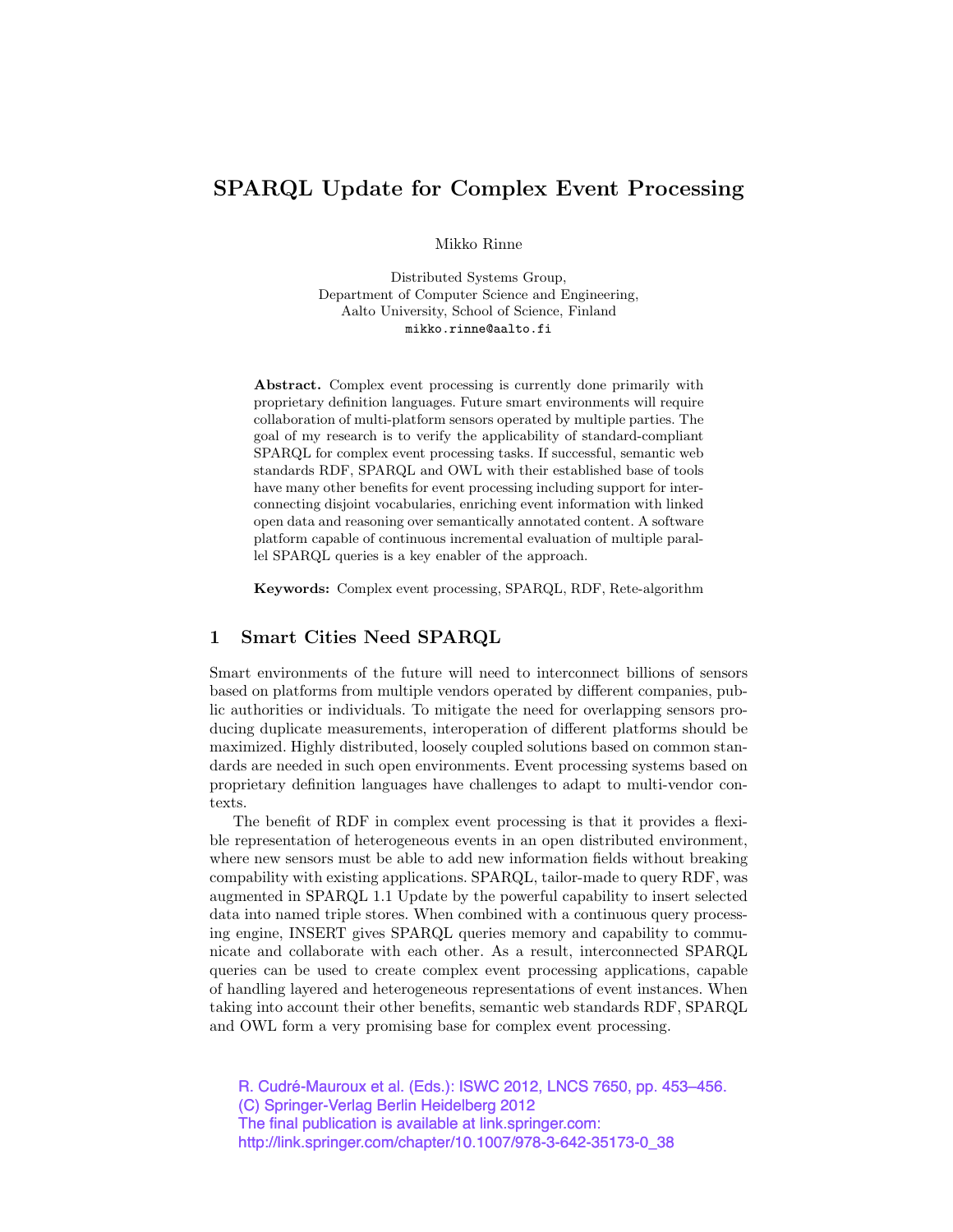In the Distributed Systems Group we are working on an incremental continuous SPARQL query processor based on the Rete-algorithm [5]. The INSTANS<sup>1</sup> platform supports selected parts of SPARQL 1.1 Query and Update specifications. The first generation of INSTANS was coded on  $Scala<sup>2</sup>$  [1, 8–10]. INSTANS is currently being ported to Lisp, where the Rete-net is compiled through macro expansion in the setup phase into executable Lisp code. The Scala-version reached notification delays of 5-14 ms for the cases tested, but first measurements indicate that the Lisp-version would be 100-200 times faster.

In event processing it is equally important to detect the events which didn't happen as the ones that did. Missing events are sometimes referred to as "noevents" or "absence patterns" [4]. A "timed events" mechanism is implemented with special predicate values used to mark input to a timer-queue. Events in the timer queue can be set to trigger either after a relative time or at absolute points in time. A triggered event can be used to set a new timed event, supporting periodic operations. The whole interface is SPARQL-compliant, with the triggering of a timer changing a corresponding triple predicate from "waiting" to "triggered", the change being detectable in a SPARQL query.

## 2 Related Activities

Other research teams have been looking into streaming SPARQL, e.g. C-SPARQL<sup>3</sup>  $[3]$  and CQELS<sup>4</sup>  $[7]$ . Some differences to our approach are:

- Individual triples: "Data stream processing" focuses on individual timeannotated triples. We are assuming heterogeneous event formats, where it may not be known at the time of writing an event processing application, what information future sensors are going to include into an event. Possibility to layer events is also of critical importance.
- Extensions: All other solutions extend SPARQL, typically with time-based windowing or processing a stream order of data. We have used no extensions.
- Repetition of queries: Defined on windows based on time or number of triples and a repetition rate, with which queries will be re-run. Our approach is based on continuous and incremental matching of queries, where a particular segment can be isolated by filtering.

Sparkweave<sup>5</sup> [6] applies SPARQL queries to RDF format data using an extended Rete-algorithm, but focuses on inference and fast data stream processing of individual triples instead of heterogeneous events. Sparkweave v. 1.1 also doesn't have support for SPARQL 1.1 features such as SPARQL Update.

<sup>&</sup>lt;sup>1</sup> Incremental eNgine for STANding Sparql, http://cse.aalto.fi/instans/

<sup>2</sup> http://www.scala-lang.org/

<sup>3</sup> http://streamreasoning.org/download

<sup>4</sup> http://code.google.com/p/cqels/

<sup>5</sup> https://github.com/skomazec/Sparkweave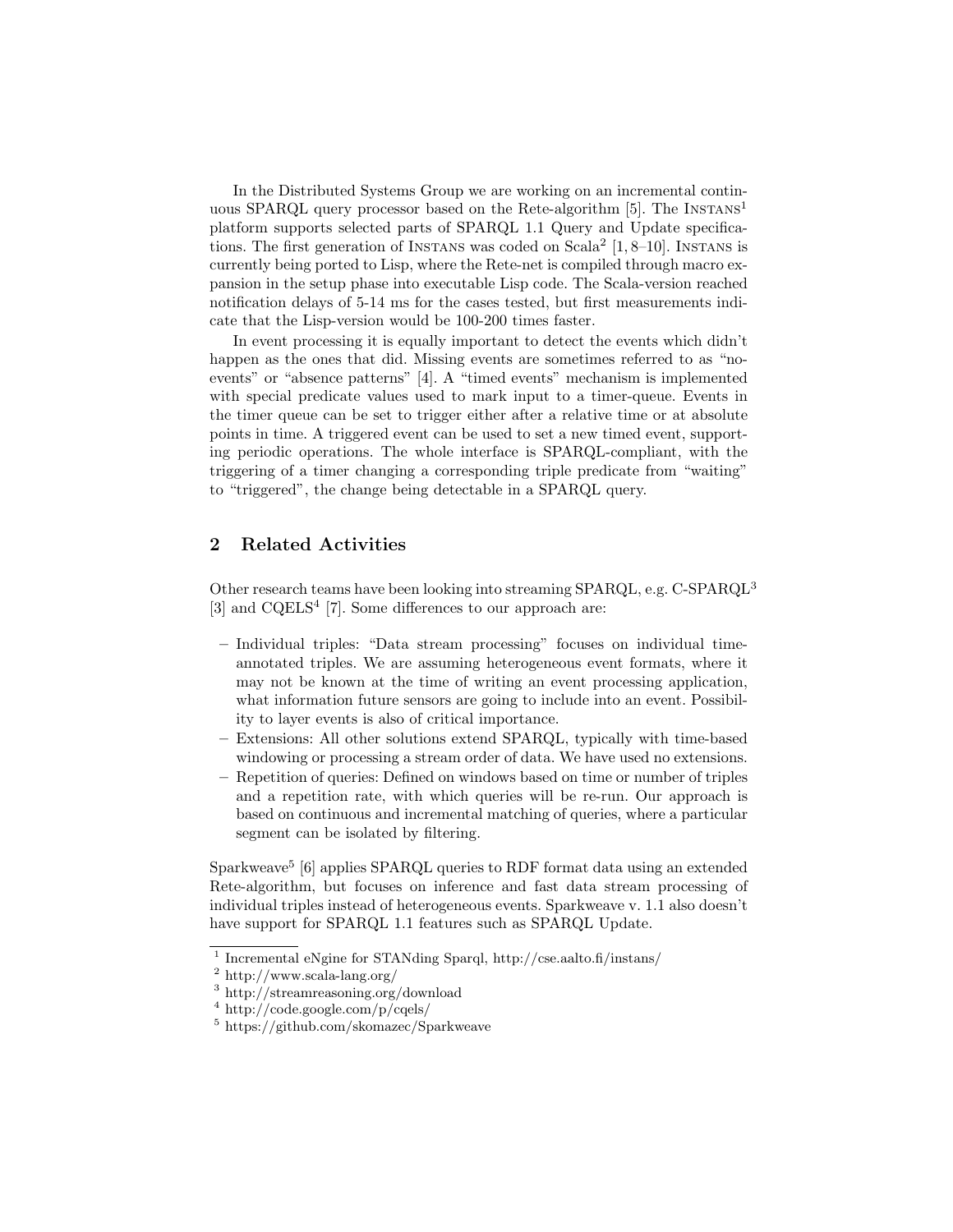The Prolog-based ETALIS has a SPARQL compiler front-end called "EP-SPARQL" [2], but it is more limited than the Prolog notation and doesn't support (at the time of writing) SPARQL 1.1 features such as SPARQL Update, which is critical for our study. EP-SPARQL concentrates on operations on event sequences.

No other system based on collaborative SPARQL queries is known to us. Current systems in the research community are mainly concentrating on running one query at a time<sup>6</sup>. Even the ones allowing to register multiple simultaneous queries are not expecting the queries to communicate during runtime.

## 3 Measuring Success

Our event processing work focuses on two main components:

- 1. Approach: Multiple collaborating SPARQL queries and update rules processing heterogeneous events expressed in RDF.
- 2. Implementation (Instans): Incremental continuous query engine based on the Rete-algorithm

The overall target of the approach is that it would be easy to create and maintain efficient event processing applications for open and heterogeneous environments. Research questions are related to finding good principles and patterns for SPARQL queries used in event processing, creating a mapping to SPARQL for the main operations needed in event processing (e.g. filtering, splitting, enrichment, aggregation, pattern detection), developing efficient methods of linking event information with background knowledge, adopting ontology-based inference mechanisms in event processing and comparing to other event processing approaches.

An example application "Fast Flowers Delivery" is presented in [4]. It is a logistics management system, where flower stores send requests to an independent pool of drivers to send flowers to customers. Drivers are selected based on location and ranking. Ranking involves a periodic reporting system. Our next target is to verify that SPARQL has all the elements in place to support also this kind of event processing applications. Once the example cases have been confirmed to work, generalized solution patterns for the complex event processing elements found in literature using SPARQL building blocks will be defined.

Measuring the success of the implementation can be approached with:

- Implementation efficiency (compared to other Rete implementations)
- $-$  Algorithmic efficiency (Rete compared to other ways of processing SPARQL queries)
- Performance of the approach (compared to other event processing systems)

Targets for empirical studies are e.g. latency (notification time), throughput, memory consumption, system load, continuous operation over extended time

 $6$  e.g. Jena (http://incubator.apache.org/jena/), Sesame (http://www.openrdf.org/)